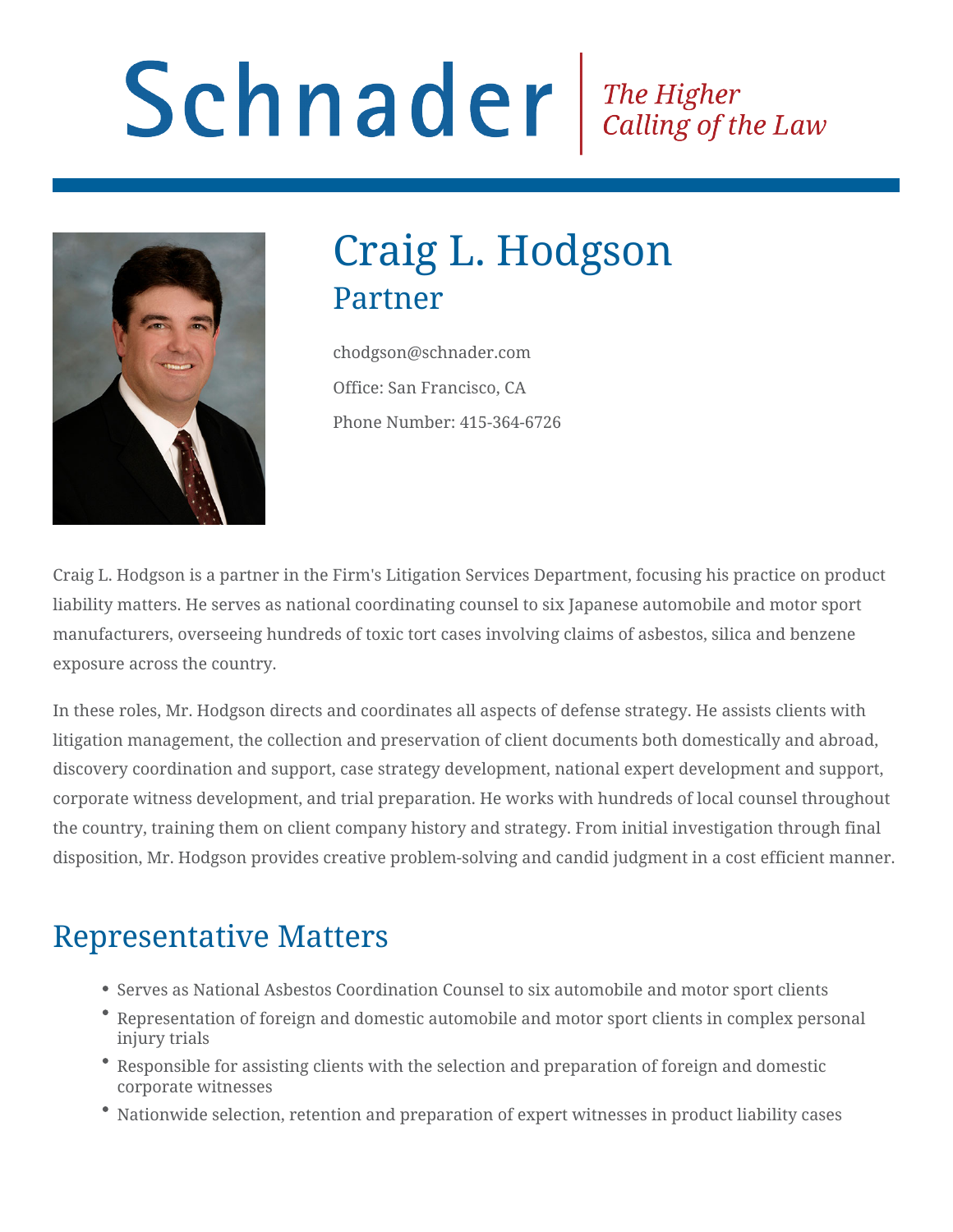nationwide

- Development of discovery strategy and preparation of responses to discovery and production of documents
- Conducts investigations and advises clients as to risk potentials in complex product liability disputes
- Conducts company-wide fact investigations and trains local counsel in various jurisdictions as to client company history and defense strategy

#### Community and Pro Bono

- Board of Directors, Marin School of Environmental Leadership
- Board of Directors, Terra Linda Orcas Swim Team
- Youth Soccer Coach, Dixie Youth Soccer Association

#### Education

- University of San Francisco School of Law, J.D., emphasis on the management of complex mass tort litigation, 2001
- University of California at Santa Barbara, B.A., Political Science, 1990

## Bar Admissions

California, 2003

#### Court Admissions

- U.S. District Court for the Northern District of California
- U.S. Court of Appeals for the Ninth Circuit

# Professional Affiliations

- American Bar Association, Litigation Section, Member
- Bar Association of San Francisco, Member
- California Bar Association, Litigation Section, Member
- Defense Research Institute (DRI), Member